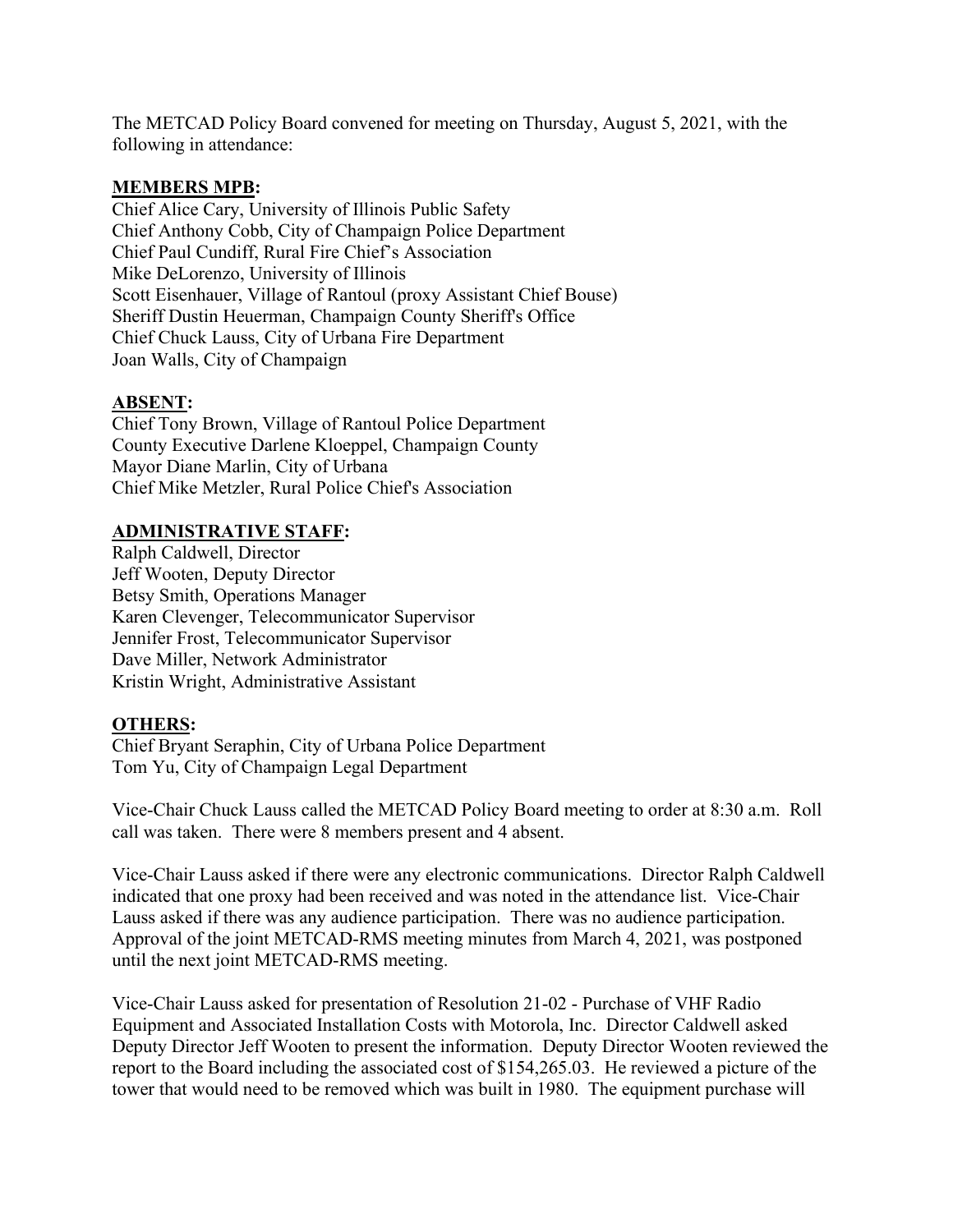replace radio transmitters that are at the end of their life. Phase 2 of the project will include the removal of the old tower and phase 3 would include the removal of the concrete anchors attached to the old tower. The purchase of the equipment is utilizing the State Bid joint purchasing program. A roll call vote was taken; motion carried with 8 yes votes and 4 members being absent.

Vice-Chair Lauss asked for discussion items. Director Caldwell provided a legislative update. He reported that the 9-1-1 bill (House Bill 3743) passed and included a sunset of December 31, 2023. Telecommunicator certification will be required which will include an online course and a test. If the employee is already a telecommunicator, they will be able to just test rather than taking the course. He also discussed House Bill 2784 which is the Mental Health Bill. Included in the bill is onsite care which would require mobile crisis units. They are trying to pull law enforcement out of the response as much as possible. The primary goal is to divert individuals from being brought to a medical facility or jail. Onsite care is a goal. They want mobile crisis units which would include social workers or psychologists sent rather than ambulances. Units will need to be available to be dispatched. Transportations will need to be provided, they do not want law enforcement providing the transportation. There will be a Board in place to oversee the implementation of the requirements. From the 9-1-1 side, the Statewide 9-1-1 Administrator will be on the Board along with a representative from APCO and NENA. There will be immunity for the telecommunicator if the wrong unit is sent. There are three conditions that have to be met by January 2023: the statewide committee has to be formed, a regional advisory committee has to be formed and it has to be determined whether or not mobile and behavioral health services are available in the county. This hasn't been signed by the Governor to date but as each agency sets up their own protocols, Director Caldwell wanted the Board to be aware of these requirements and that METCAD will have to dispatch per the public act regardless of local direction due to mandates. Next, Director Caldwell reported that the FCC is examining how each State spends or diverts 9-1-1 surcharge. There is a task force formed that is required to report back to the FCC by September 23, 2021, with recommendations of what is allowable and non-allowable to spend surcharge money on. Eventually, Director Caldwell would like to see surcharge cover all costs associated with the dispatch center. However, if they determine salaries to be a non-allowable expense, user fees would still be necessary.

Deputy Director Wooten provided a Technical Services Division update. He mentioned that Mr. Tim Smith had been hired to work on the RMS project. He has been working at METCAD for about a month and a half. There was an initial build session for the RMS project. The CAD system is going well. The functionality continues to be increased. Staff is working with fire agencies so that they can implement proximity dispatch for fire. METCAD completed the ISO reports for this year. Staff continues discussion with Motorola. The discussions include adding two towers in areas that have coverage issues. The two areas are the Mahomet area and the Village of Rantoul area. Motorola is preparing some proposals regarding the two new towers. Motorola is also including information regarding joining Starcom 21. Staff is weighing the two options and will continue discussion and provide updates to the Board. Before any decision is made, discussion will also be had with the public safety chiefs. The fire paging transmitters are budgeted for this fiscal year and staff is looking at how to move forward with that project too which could have an affect on the additional radio towers. Deputy Director Wooten also